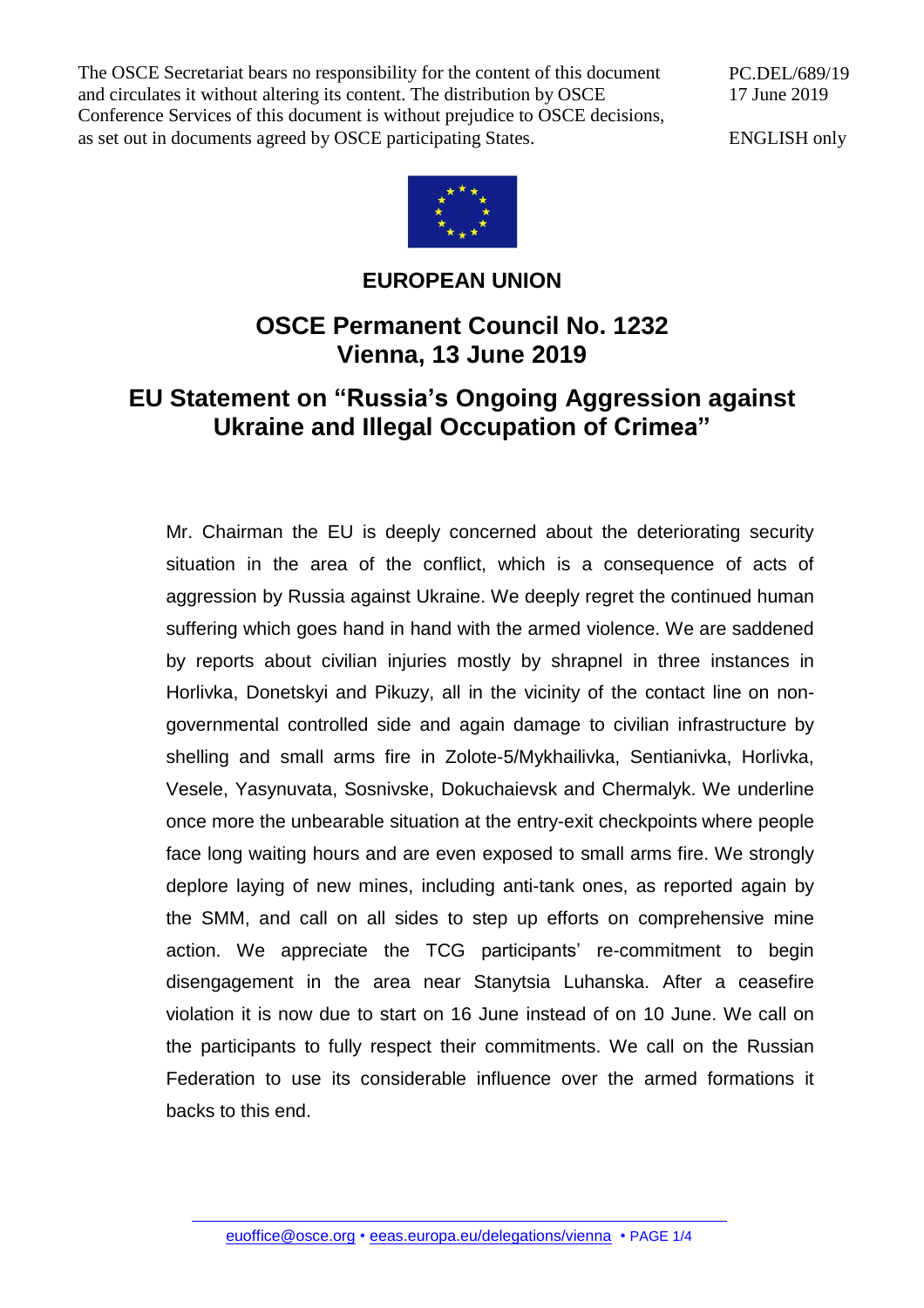Mr. Chairman, the ongoing armed violence poses a serious threat not only to the civilian population living in the vicinity of the contact line but also to our monitors working in a hostile environment to provide us with an accurate picture of the situation on the ground. In this context we strongly deplore the incident involving an SMM patrol consisting of six members and two armoured vehicles positioned next to a checkpoint of the armed formations near nongovernment controlled Molodizhne, where small arms fire occurred near the SMM patrol and bullets flew about 5 meters above them from a westerly direction. Luckily nobody was injured and the SMM returned safely to their base. We repeat that such incidents are unacceptable. We strongly deplore any impediments to the SMM´s work, which continued to occur predominantly in areas controlled by Russia-backed armed formations. We are deeply concerned about the restrictions in the areas near the uncontrolled Ukrainian-Russian state border. These restrictions combined with poor road conditions and long distances for SMM staff to travel from bases to the border areas, continue to limit the capacity of the Mission to comprehensively monitor these areas. The fact that the SMM continue to observe trucks traveling from near the border with the Russian Federation to non-government-controlled areas of Luhansk region, as registered on the nights of 30 May-1 June and 2-3 June, further adds to our concerns. We condemn the continued targeting and jamming of the SMM´s technical assets, in particular SMM UAVs where SMM has experienced shooting at UAVs near the Zolote disengagement area and in non-government controlled Pervomaisk. The SMM Daily Report of 7 June reported that small-arms fire was directed at an SMM mini-UAV inside the Zolote disengagement area. Those responsible for any willful damage, destruction or loss of SMM UAVs and other assets should be held accountable, both politically and financially.

Mr. Chairman, our position on the unjustified use of force by Russia near the Kerch Strait on 25 November 2018, its negative impact in the Black and Azov Seas and Russia's violations of international law is well-known. We once again urge Russia to comply without delay with the order of the International Tribunal for the Law of the Sea (ITLOS) delivered on 25 May and to immediately release the 24 detained Ukrainian servicemen and allow them to return to Ukraine, to release and return to Ukraine's custody the vessels, and call on both parties to refrain from taking any action which might aggravate or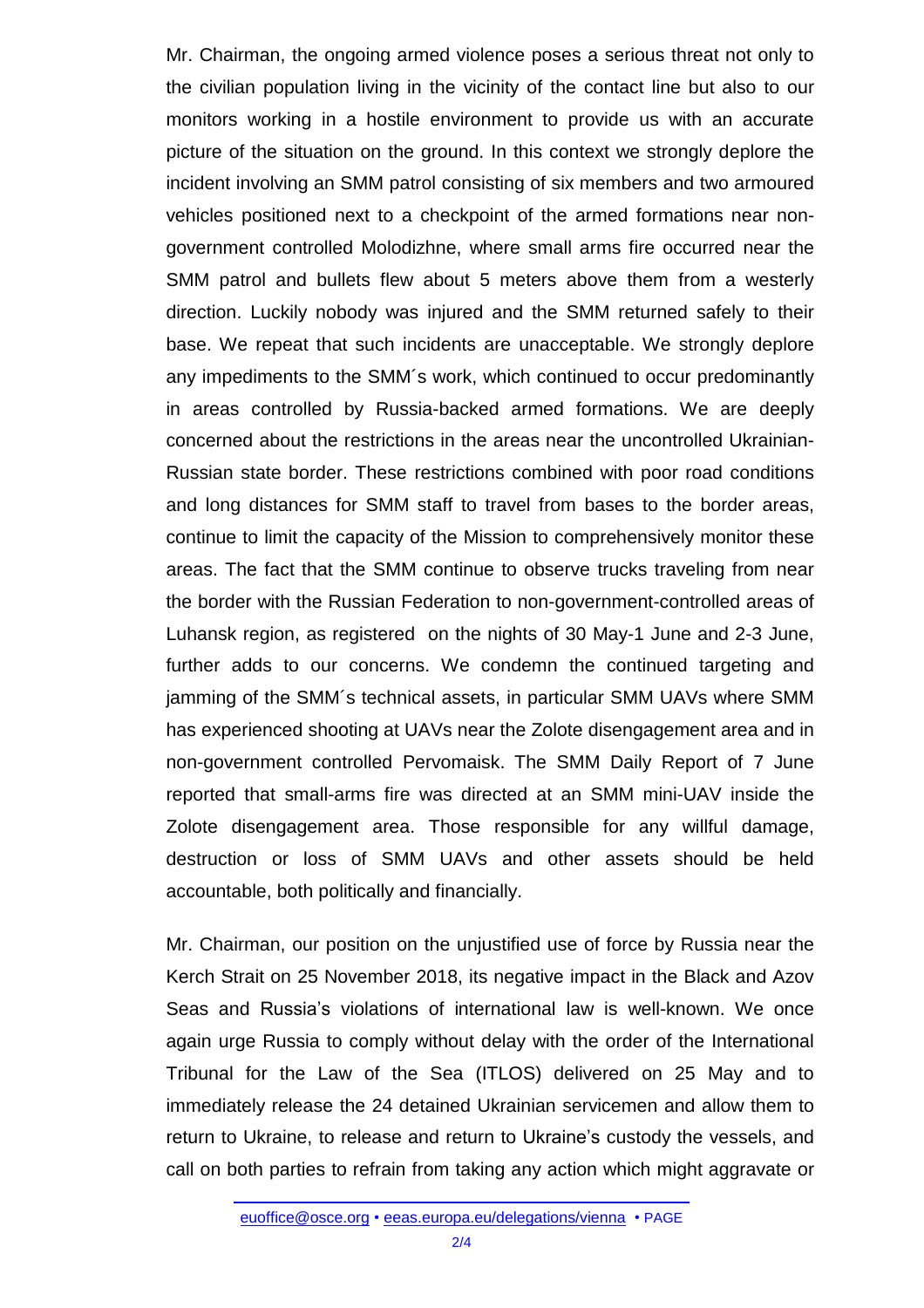extend the dispute. We reiterate that respect for international court rulings is fundamental for an international rules-based order.

The SMM again reported about applications for Russian citizenship in areas controlled by Russia-backed armed formations following the signature of the two decrees by the Russian President offering expedited Russian citizenship for Ukrainian citizens. This is yet another attack on Ukraine's sovereignty by Russia which underlines Russia's intention to further destabilise Ukraine and to exacerbate the conflict. We reiterate our call on Russia to refrain from applying the above mentioned decrees and any actions that undermine the implementation of the Minsk agreements, and could impede the full restoration of Ukrainian government control over its territory within its internationally recognised borders.

The EU remains firm in its call on all sides to swiftly and fully implement the Minsk agreements and honour their commitments in full in order to achieve a sustainable political solution to the conflict in line with OSCE principles and commitments. We call on Russia to fully assume its responsibility in this regard and to use its considerable influence over the armed formations it backs to meet the Minsk commitments in full. Respect for these principles and commitments must be restored. We again call on Russia to immediately stop fueling the conflict by providing financial and military support to the armed formations, and we remain deeply concerned about information on the presence of Russian military equipment and personnel in areas held by Russia-backed armed formations. The duration of the European Union's economic sanctions against Russia is linked to the complete implementation of the Minsk agreements.

The EU remains deeply worried about the deteriorating human rights situation in illegally annexed Crimea where Crimean Tatars continue to be disproportionately affected by police raids and prosecuted under terrorist and extremism-related offences in proceedings falling short of human rights standards. We are deeply concerned about recent house searches and arrests of Crimean Tatars. We expect Russia to end these practices and release without delay all illegally detained Ukrainians. We call for full compliance with international human rights standards in the Peninsula.